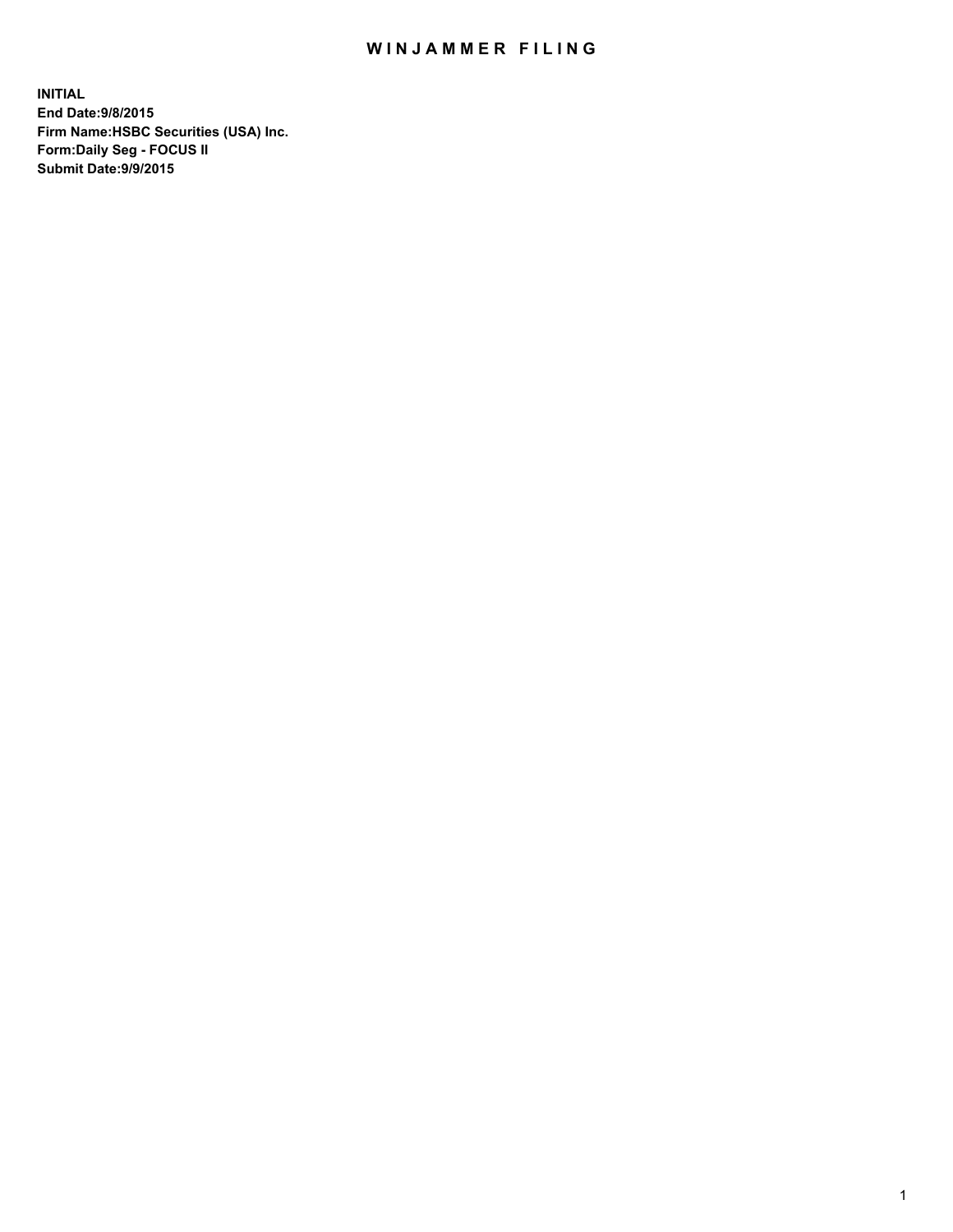## **INITIAL End Date:9/8/2015 Firm Name:HSBC Securities (USA) Inc. Form:Daily Seg - FOCUS II Submit Date:9/9/2015 Daily Segregation - Cover Page**

| Name of Company<br><b>Contact Name</b><br><b>Contact Phone Number</b><br><b>Contact Email Address</b>                                                                                                                                                                                                                          | <b>HSBC Securities (USA) Inc.</b><br>Steven richardson<br>212-525-6445<br>steven.richardson@us.hsbc.com |
|--------------------------------------------------------------------------------------------------------------------------------------------------------------------------------------------------------------------------------------------------------------------------------------------------------------------------------|---------------------------------------------------------------------------------------------------------|
| FCM's Customer Segregated Funds Residual Interest Target (choose one):<br>a. Minimum dollar amount: ; or<br>b. Minimum percentage of customer segregated funds required:%; or<br>c. Dollar amount range between: and; or<br>d. Percentage range of customer segregated funds required between:% and%.                          | 50,000,000<br>00<br>00                                                                                  |
| FCM's Customer Secured Amount Funds Residual Interest Target (choose one):<br>a. Minimum dollar amount: ; or<br>b. Minimum percentage of customer secured funds required:%; or<br>c. Dollar amount range between: and; or<br>d. Percentage range of customer secured funds required between:% and%.                            | 10,000,000<br>0 <sub>0</sub><br>00                                                                      |
| FCM's Cleared Swaps Customer Collateral Residual Interest Target (choose one):<br>a. Minimum dollar amount: ; or<br>b. Minimum percentage of cleared swaps customer collateral required:% ; or<br>c. Dollar amount range between: and; or<br>d. Percentage range of cleared swaps customer collateral required between:% and%. | 70,000,000<br><u>00</u><br><u>00</u>                                                                    |

Attach supporting documents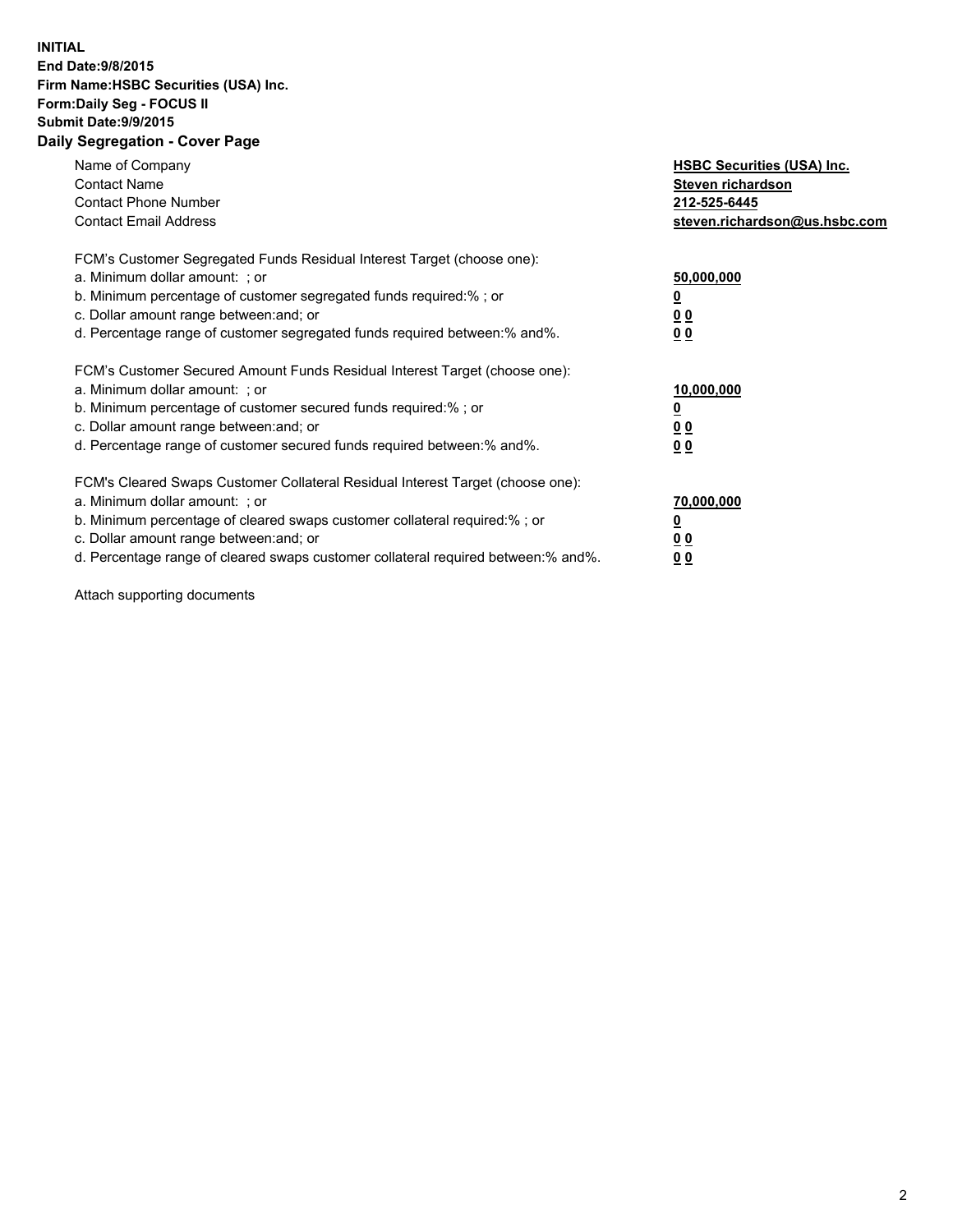**INITIAL End Date:9/8/2015 Firm Name:HSBC Securities (USA) Inc. Form:Daily Seg - FOCUS II Submit Date:9/9/2015 Daily Segregation - Secured Amounts** Foreign Futures and Foreign Options Secured Amounts Amount required to be set aside pursuant to law, rule or regulation of a foreign government or a rule of a self-regulatory organization authorized thereunder **0** [7305] 1. Net ledger balance - Foreign Futures and Foreign Option Trading - All Customers A. Cash **54,388,804** [7315] B. Securities (at market) **85,295,000** [7317] 2. Net unrealized profit (loss) in open futures contracts traded on a foreign board of trade **-6,994,618** [7325] 3. Exchange traded options a. Market value of open option contracts purchased on a foreign board of trade **0** [7335] b. Market value of open contracts granted (sold) on a foreign board of trade **0** [7337] 4. Net equity (deficit) (add lines 1. 2. and 3.) **132,689,186** [7345] 5. Account liquidating to a deficit and account with a debit balances - gross amount **4,381,630** [7351] Less: amount offset by customer owned securities **-434,690** [7352] **3,946,940** [7354] 6. Amount required to be set aside as the secured amount - Net Liquidating Equity Method (add lines 4 and 5) **136,636,126** [7355] 7. Greater of amount required to be set aside pursuant to foreign jurisdiction (above) or line 6. **136,636,127** [7360] FUNDS DEPOSITED IN SEPARATE REGULATION 30.7 ACCOUNTS 1. Cash in banks A. Banks located in the United States **2,975,886** [7500] B. Other banks qualified under Regulation 30.7 **0** [7520] **2,975,886** [7530] 2. Securities A. In safekeeping with banks located in the United States **85,295,000** [7540] B. In safekeeping with other banks qualified under Regulation 30.7 **0** [7560] **85,295,000** [7570] 3. Equities with registered futures commission merchants A. Cash **0** [7580] B. Securities **0** [7590] C. Unrealized gain (loss) on open futures contracts **0** [7600] D. Value of long option contracts **0** [7610] E. Value of short option contracts **0** [7615] **0** [7620] 4. Amounts held by clearing organizations of foreign boards of trade A. Cash **0** [7640] B. Securities **0** [7650] C. Amount due to (from) clearing organization - daily variation **0** [7660] D. Value of long option contracts **0** [7670] E. Value of short option contracts **0** [7675] **0** [7680] 5. Amounts held by members of foreign boards of trade A. Cash **95,573,866** [7700] B. Securities **0** [7710] C. Unrealized gain (loss) on open futures contracts **-6,994,618** [7720] D. Value of long option contracts **0** [7730] E. Value of short option contracts **0** [7735] **88,579,248** [7740] 6. Amounts with other depositories designated by a foreign board of trade **0** [7760] 7. Segregated funds on hand **0** [7765] 8. Total funds in separate section 30.7 accounts **176,850,134** [7770] 9. Excess (deficiency) Set Aside for Secured Amount (subtract line 7 Secured Statement Page 1 from Line 8) **40,214,007** [7380] 10. Management Target Amount for Excess funds in separate section 30.7 accounts **10,000,000** [7780] 11. Excess (deficiency) funds in separate 30.7 accounts over (under) Management Target **30,214,007** [7785]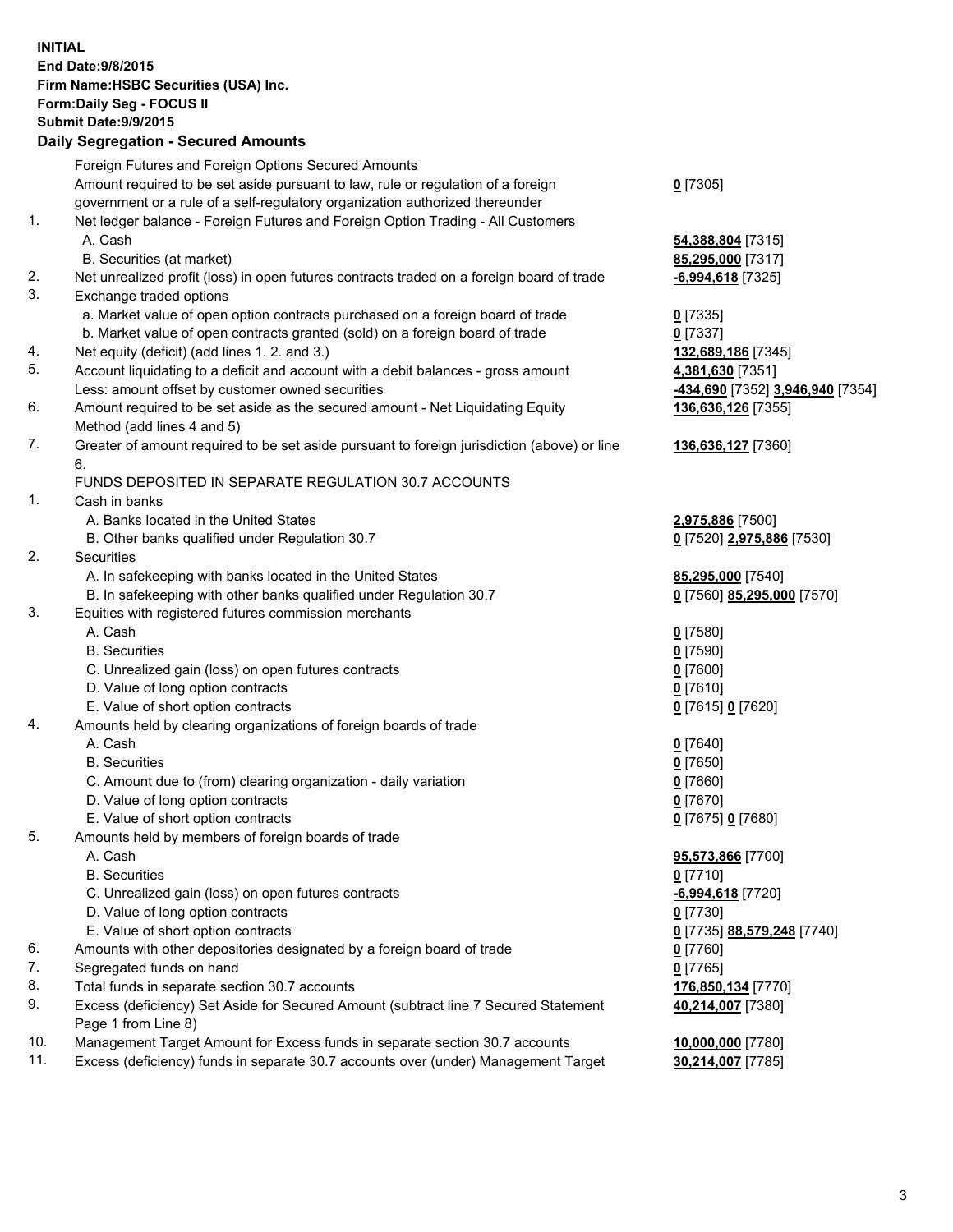| <b>INITIAL</b>             |                                                                                     |                               |  |  |  |
|----------------------------|-------------------------------------------------------------------------------------|-------------------------------|--|--|--|
| End Date: 9/8/2015         |                                                                                     |                               |  |  |  |
|                            | Firm Name: HSBC Securities (USA) Inc.                                               |                               |  |  |  |
| Form: Daily Seg - FOCUS II |                                                                                     |                               |  |  |  |
|                            | <b>Submit Date: 9/9/2015</b>                                                        |                               |  |  |  |
|                            | Daily Segregation - Segregation Statement                                           |                               |  |  |  |
|                            | SEGREGATION REQUIREMENTS(Section 4d(2) of the CEAct)                                |                               |  |  |  |
| 1.                         | Net ledger balance                                                                  |                               |  |  |  |
|                            | A. Cash                                                                             | 660,692,561 [7010]            |  |  |  |
|                            | B. Securities (at market)                                                           | 850,047,945 [7020]            |  |  |  |
| 2.                         | Net unrealized profit (loss) in open futures contracts traded on a contract market  | -180,999,794 [7030]           |  |  |  |
| 3.                         | Exchange traded options                                                             |                               |  |  |  |
|                            | A. Add market value of open option contracts purchased on a contract market         | 137,313,061 [7032]            |  |  |  |
|                            | B. Deduct market value of open option contracts granted (sold) on a contract market | -17,923,876 [7033]            |  |  |  |
| 4.                         | Net equity (deficit) (add lines 1, 2 and 3)                                         | 1,449,129,897 [7040]          |  |  |  |
| 5.                         | Accounts liquidating to a deficit and accounts with                                 |                               |  |  |  |
|                            | debit balances - gross amount                                                       | 27,021,181 [7045]             |  |  |  |
|                            | Less: amount offset by customer securities                                          | -10,410,012 [7047] 16,611,169 |  |  |  |
|                            |                                                                                     | [7050]                        |  |  |  |
| 6.                         | Amount required to be segregated (add lines 4 and 5)                                | 1,465,741,066 [7060]          |  |  |  |
|                            | FUNDS IN SEGREGATED ACCOUNTS                                                        |                               |  |  |  |
| 7.                         | Deposited in segregated funds bank accounts                                         |                               |  |  |  |
|                            | A. Cash                                                                             | 236,987,845 [7070]            |  |  |  |
|                            | B. Securities representing investments of customers' funds (at market)              | $0$ [7080]                    |  |  |  |
|                            | C. Securities held for particular customers or option customers in lieu of cash (at | 116,853,398 [7090]            |  |  |  |
|                            | market)                                                                             |                               |  |  |  |
| 8.                         | Margins on deposit with derivatives clearing organizations of contract markets      |                               |  |  |  |
|                            | A. Cash                                                                             | 31,337,656 [7100]             |  |  |  |
|                            | B. Securities representing investments of customers' funds (at market)              | 224,521,870 [7110]            |  |  |  |
|                            | C. Securities held for particular customers or option customers in lieu of cash (at | 733,194,547 [7120]            |  |  |  |
|                            | market)                                                                             |                               |  |  |  |
| 9.                         | Net settlement from (to) derivatives clearing organizations of contract markets     | 73,701,676 [7130]             |  |  |  |
| 10.                        | Exchange traded options                                                             |                               |  |  |  |
|                            | A. Value of open long option contracts                                              | 137,313,061 [7132]            |  |  |  |
|                            | B. Value of open short option contracts                                             | -17,923,876 [7133]            |  |  |  |
| 11.                        | Net equities with other FCMs                                                        |                               |  |  |  |
|                            | A. Net liquidating equity                                                           | 84,575,341 [7140]             |  |  |  |
|                            | B. Securities representing investments of customers' funds (at market)              | $0$ [7160]                    |  |  |  |
|                            | C. Securities held for particular customers or option customers in lieu of cash (at | $0$ [7170]                    |  |  |  |
|                            | market)                                                                             |                               |  |  |  |
| 12.                        | Segregated funds on hand                                                            | $0$ [7150]                    |  |  |  |
| 13.                        | Total amount in segregation (add lines 7 through 12)                                | 1,620,561,518 [7180]          |  |  |  |
| 14.                        | Excess (deficiency) funds in segregation (subtract line 6 from line 13)             | 154,820,452 [7190]            |  |  |  |
| 15.                        | Management Target Amount for Excess funds in segregation                            | 50,000,000 [7194]             |  |  |  |
| 16.                        | Excess (deficiency) funds in segregation over (under) Management Target Amount      | 104,820,452 [7198]            |  |  |  |
|                            | <b>Excess</b>                                                                       |                               |  |  |  |